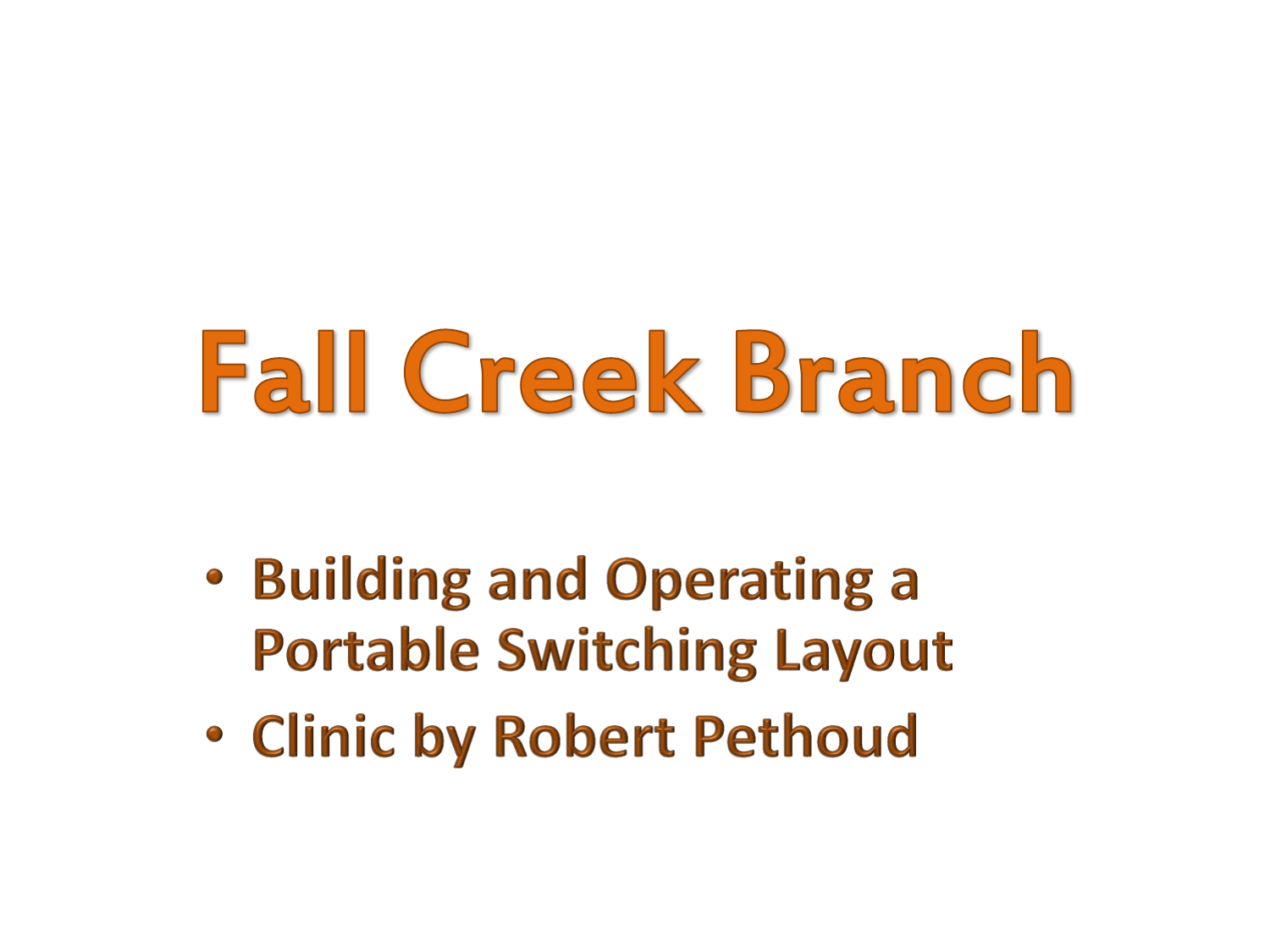

#### **Fiddletown and Copperopolis**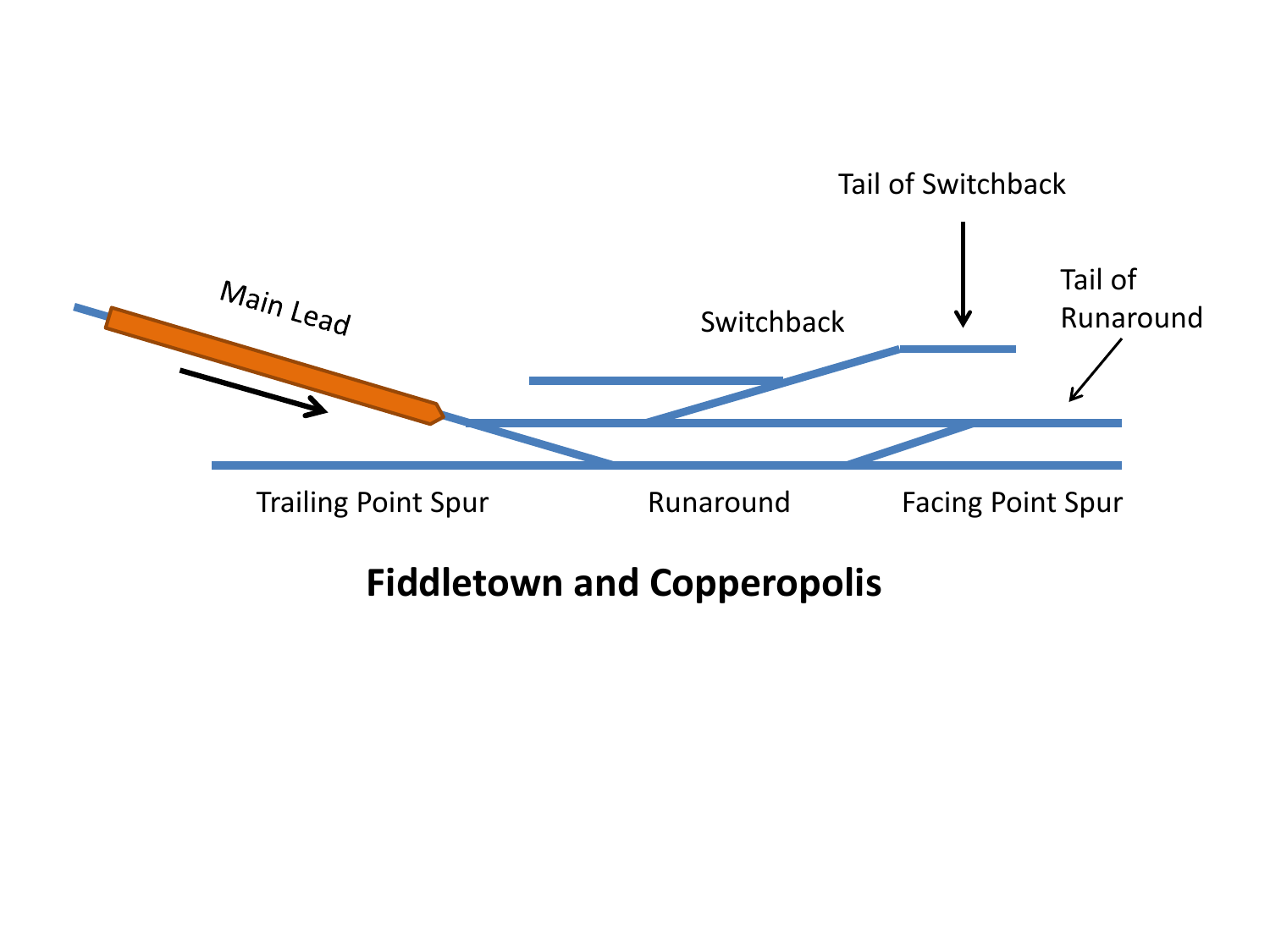## **Peddler Freight Switching**

- **Pick ups and set outs**
- **Runaround needed to work facing point spurs**
- **Even trailing point tasks can be challenging**
- **Blocking means ordering the cars in a train**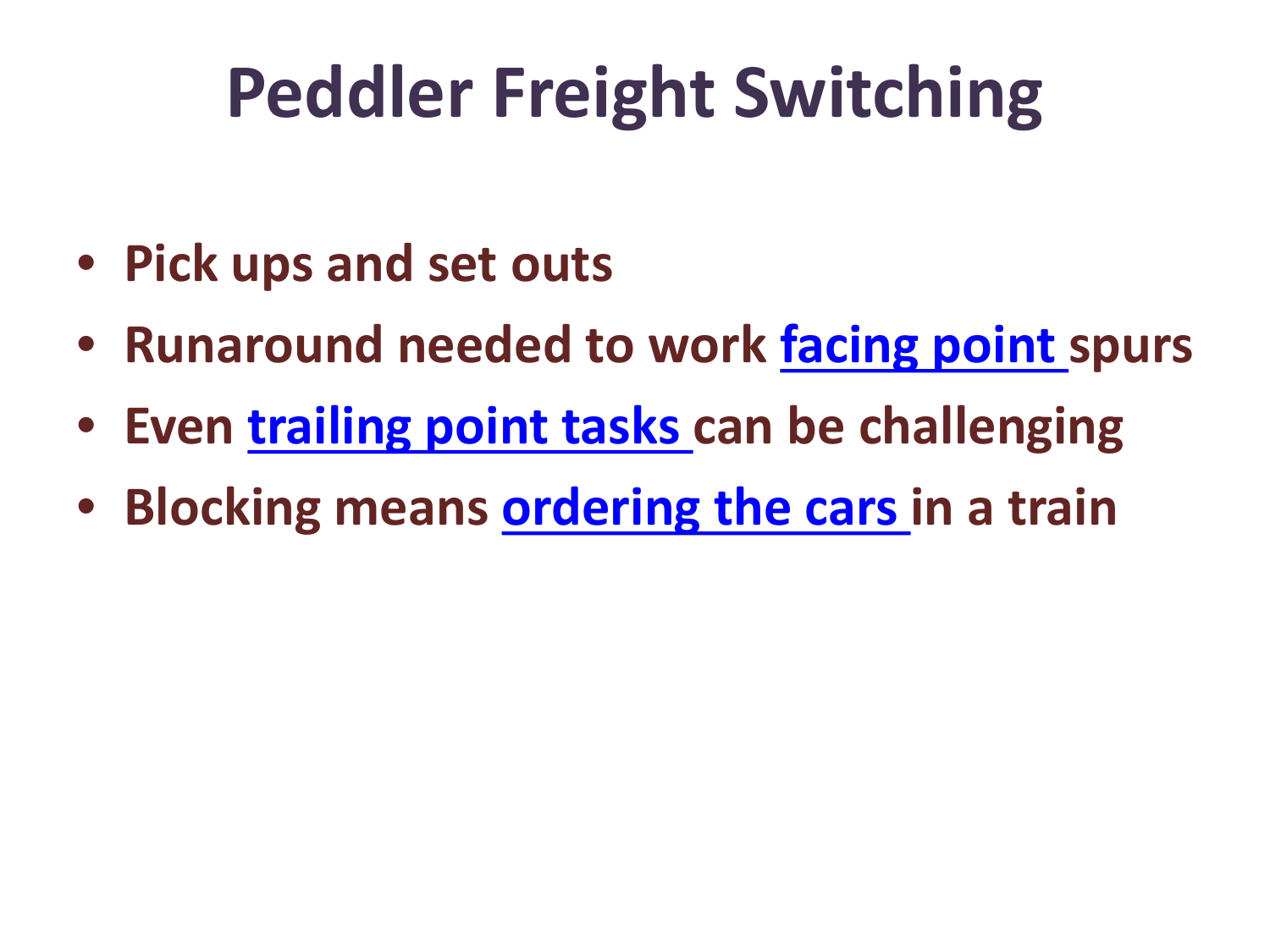## **Blocking Local Freights**

- **Usually in station order, first set out at head end**
- **Dangerous and open cars with high lading away from engine, caboose, and each other**
- **Loads ahead of empties to minimize slack action**
- **Long and short cars not coupled together**
- **Stock near head end to avoid slack damage**
- **Reefers placed for quick set out, head or rear**
- **High and wide loads visible; low car in front of caboose**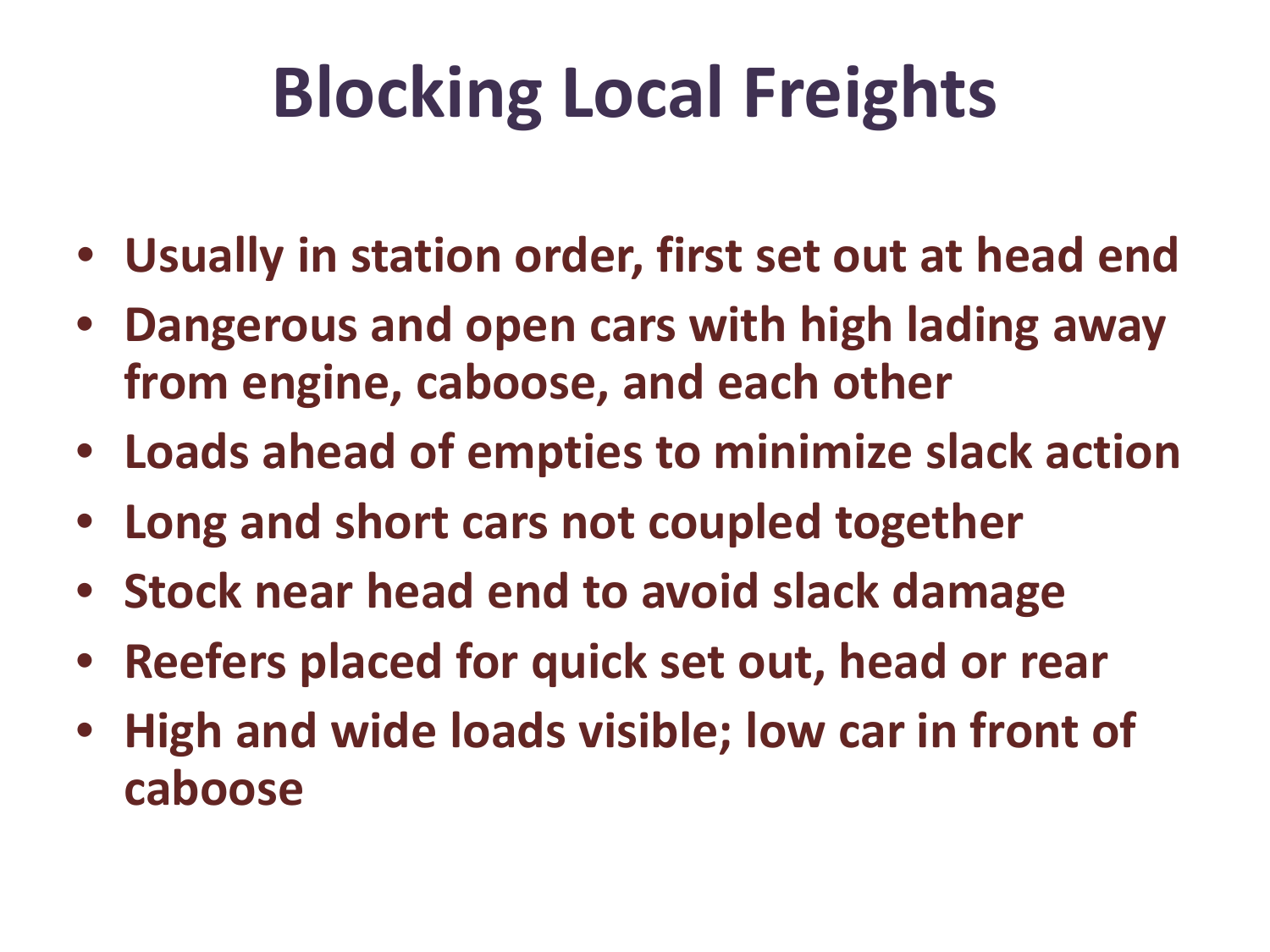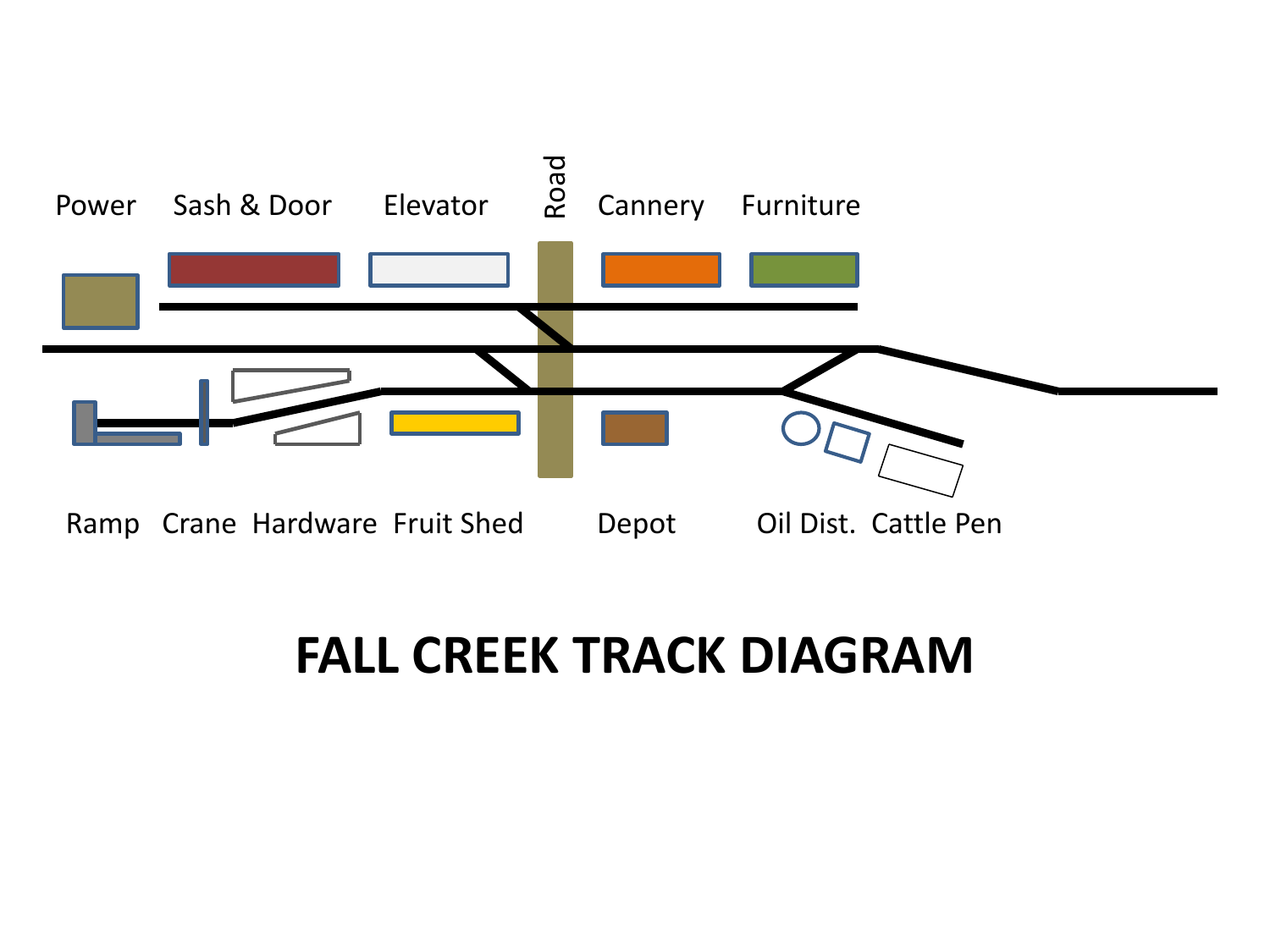

**Fall Creek Branch Switch List 3**

| Set Out |                    |         |
|---------|--------------------|---------|
|         | GA DRGW 27         | F & S 1 |
|         | <b>XM 1 PRR 84</b> | LBR 1   |

| Pick Up             |  |  |       |  |  |  |  |  |
|---------------------|--|--|-------|--|--|--|--|--|
| XM 3 GN 46          |  |  | FLV 1 |  |  |  |  |  |
| <b>RS 1 BREX 70</b> |  |  | FRU 1 |  |  |  |  |  |

| Off Spot |  |  |                  |                  |  |  |  |  |
|----------|--|--|------------------|------------------|--|--|--|--|
|          |  |  | FM 2 UP 89 MFR 2 | TEM <sub>1</sub> |  |  |  |  |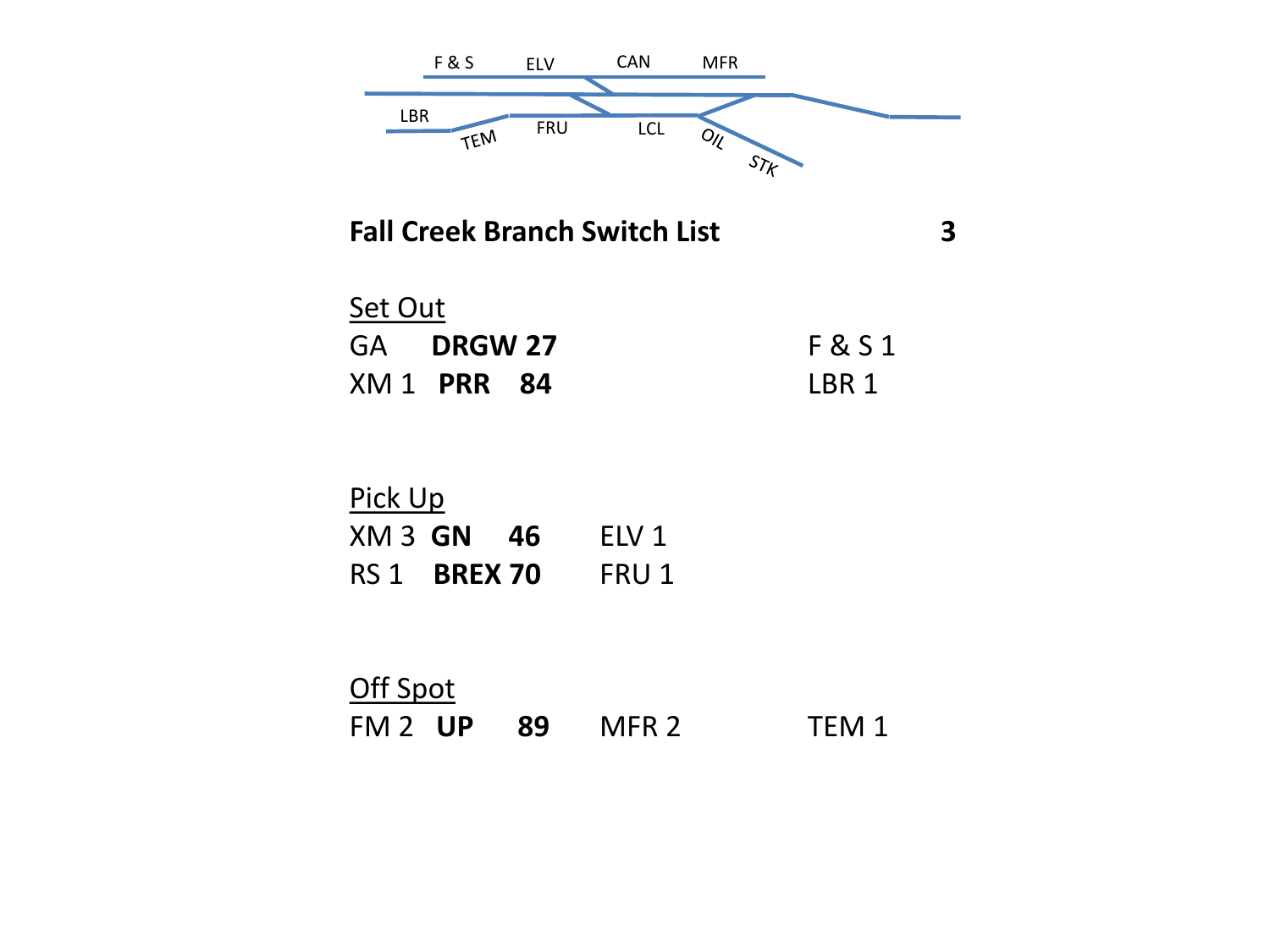| Puzzle         | $\mathbf 0$    | $\mathbf 1$    | $\overline{2}$ | $\overline{3}$ | $\overline{4}$ | 5              | $\boldsymbol{6}$ | $\overline{7}$ | 8              | 9              | 10             | 11             | $12\,$         |
|----------------|----------------|----------------|----------------|----------------|----------------|----------------|------------------|----------------|----------------|----------------|----------------|----------------|----------------|
| Train          | G              | F <sub>1</sub> | lT.            | R1             | S,             | R <sub>2</sub> | F <sub>2</sub>   | X4             | $x_1$          | X3             | F <sub>2</sub> | R <sub>2</sub> | G              |
|                | X5             | X1             | X4             | X3             | X2             | G              | X5               | F <sub>1</sub> | T              | X2             | R1             | S              | X5             |
|                | R2             | G              | F1             | lT.            | R1             | $\overline{s}$ | R <sub>2</sub>   | F2             | X4             | X1             | X3             | F <sub>2</sub> | R2             |
|                | S              | X5             | X1             | X4             | X3             | X2             | G                | X5             | F <sub>1</sub> | ΙT             | X2             | R1             | ls.            |
|                | F <sub>2</sub> | R2             | G              | F1             |                | R1             | ls.              | R2             | F <sub>2</sub> | X4             | X1             | X <sub>3</sub> | F2             |
| <b>F&amp;S</b> | X2             |                |                | G.             | G              |                |                  | X3             | X3             |                |                | X <sub>2</sub> | X2             |
|                |                |                |                |                |                |                |                  |                |                |                | G              | G              |                |
| ELV            | X3             | X3             | X3             |                | X4             | X4             | Χ4               |                |                |                |                |                | X <sub>3</sub> |
|                |                |                |                |                |                | X1             | X1               | X1             |                |                |                |                |                |
| CAN            | X1             | X2             | X2             | X2             |                |                |                  |                | R2             | R2             | R2             | X1             | $x_1$          |
|                |                |                | X5             | X5             | X5             | X5             | R1               | R1             | R1             | R1             |                |                |                |
| <b>MFR</b>     | Χ4             | X4             |                |                |                |                | X2               | X2             | X2             |                |                |                | X4             |
|                |                | F <sub>2</sub> | F <sub>2</sub> |                | F1             | F <sub>1</sub> | F <sub>1</sub>   |                |                | F <sub>2</sub> |                |                |                |
| <b>DRK</b>     |                |                |                |                |                |                |                  |                |                |                |                |                |                |
| ORE            |                |                |                |                |                |                |                  |                |                |                |                |                |                |
| LBR            |                |                |                | X1             | $\mathsf{x}_1$ |                |                  |                | X5             | X5             | X5             | X5             |                |
|                |                |                |                |                |                |                |                  |                |                |                |                |                |                |
| <b>TEM</b>     | F1             |                |                | F <sub>2</sub> | F <sub>2</sub> | F <sub>2</sub> |                  |                |                | F <sub>1</sub> | F1             | F1             | F1             |
|                |                |                |                |                |                |                |                  | G              | G              | G              |                |                |                |
| <b>FRU</b>     | R1             | R1             | R1             |                |                |                |                  |                |                |                | X4             | X4             | R1             |
|                |                |                | R <sub>2</sub> | R <sub>2</sub> | R2             |                |                  |                |                |                |                |                |                |
| OIL            | т              | π              |                |                |                | lΤ             | ۳.               | lΤ             |                |                | π              | lΤ             | Ιτ             |
|                |                |                |                |                |                | X3             | X3               |                |                |                |                |                |                |
| <b>STK</b>     |                | S,             | ls.            | ls.            |                |                |                  | S.             | S              | ls.            | ls.            |                |                |
|                |                |                |                |                |                |                |                  |                |                |                |                |                |                |

Set Out F2: MFR2 R2: FRU2 G: F&S1 F1: MFR2 T: OIL R1: CAN2 S: STK R2: CAN1 F2: MFR2 X4: FRU1 X1: CAN1 X3: ELV1 S: STK X5: CAN2 X1: LBR1 X4: ELV1 X3: OIL X2: MFR1 G: TEM2 X5: LBR1 F1: TEM1 T: OIL 1 X2: F&S1 R1: FRU1

Pick Up F1: TEM1 X4: MFR1 X3: ELV1 X2: CAN1 G: F&S1 X5: CAN2 F1: MFR2 T: OIL 1 X2: MFR1 R1: CAN2 S: STK X5: LBR1 X1: CAN1 T: OIL R1: FRU1 S: STK R2: FRU2 F2: TEM1 X4: ELV1 X1: ELV2 X3: F&S1 F2: MFR2 R2: CAN1 G: F&S2

Re-Spot X2: CAN1 F2: TEM1 X1: ELV2 X3: F&S1 G: F&S2 X4: MFR1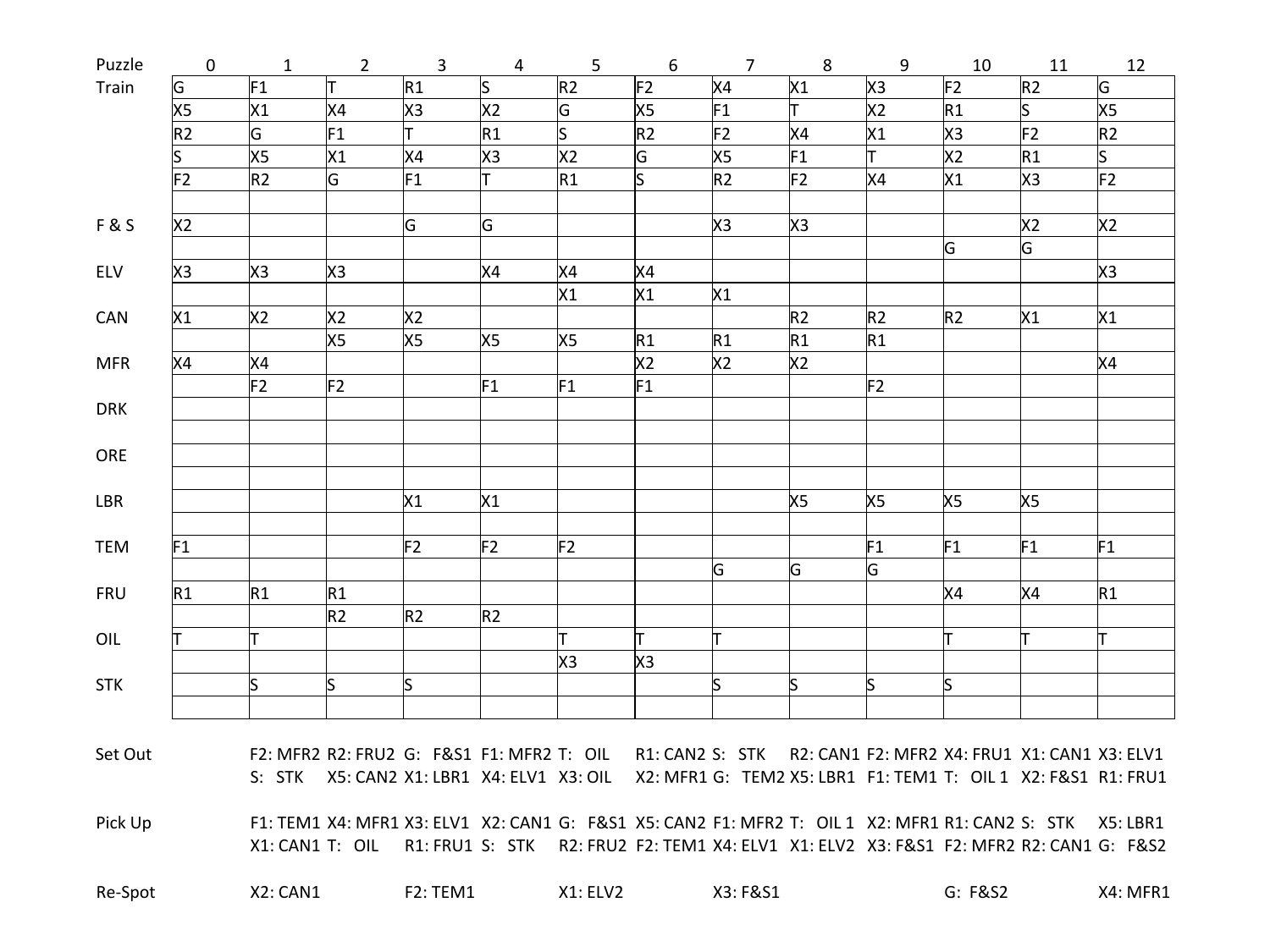## **Sources of Prototype Track Arrangements**

- **PUC station plats, CA State Archives, ca. 1912**
- **Sanborn Insurance Co. maps, public libraries, ca. 1950**
- **SPINS (SP Industrial Numbering System), CLIC (SF Car Locator Identity Codes), eBay, ca. 1980**
- **Google maps satellite view, current**
- **Books by John Signor (SP), Ian Wilson (CN), and a few others**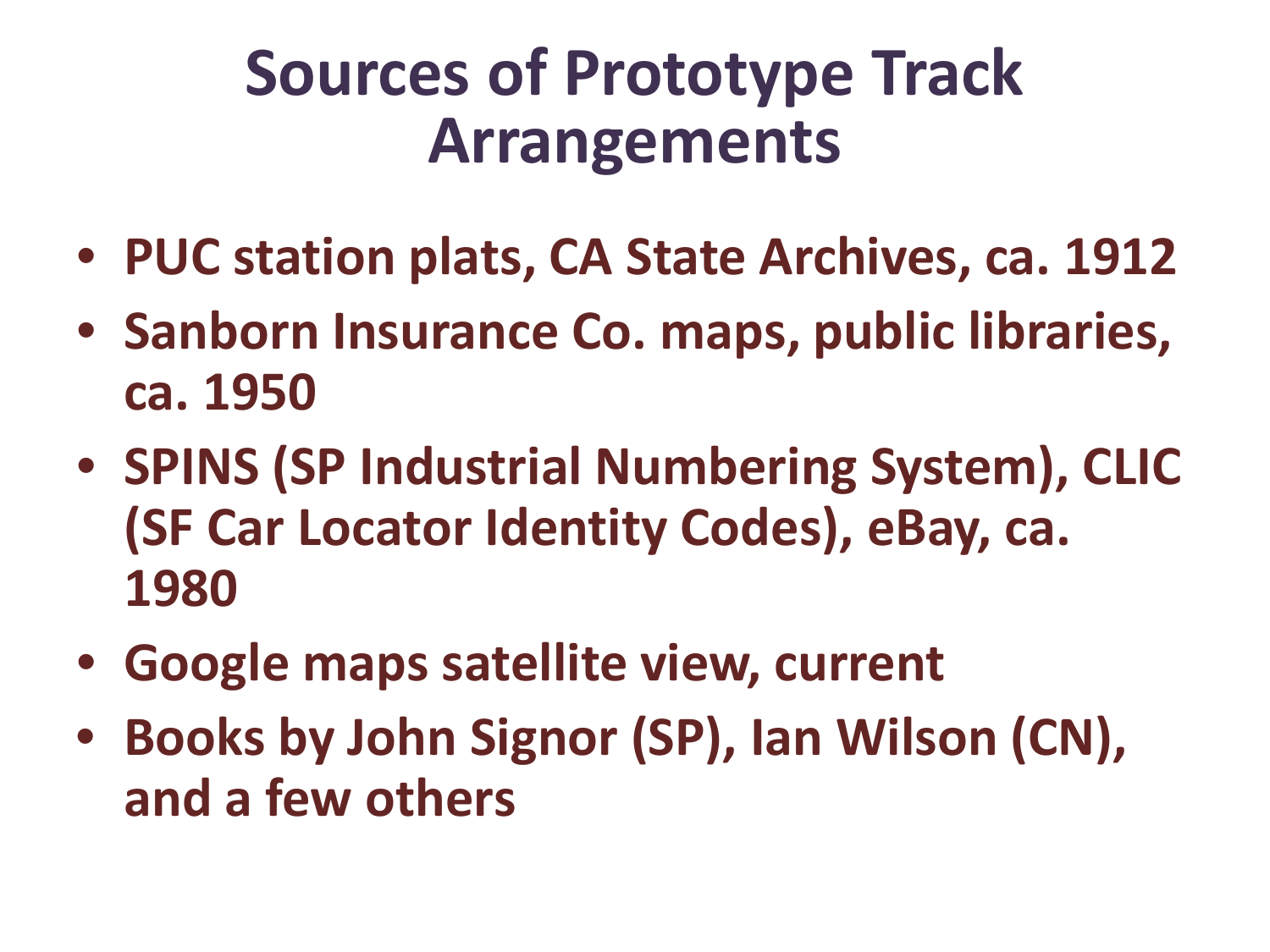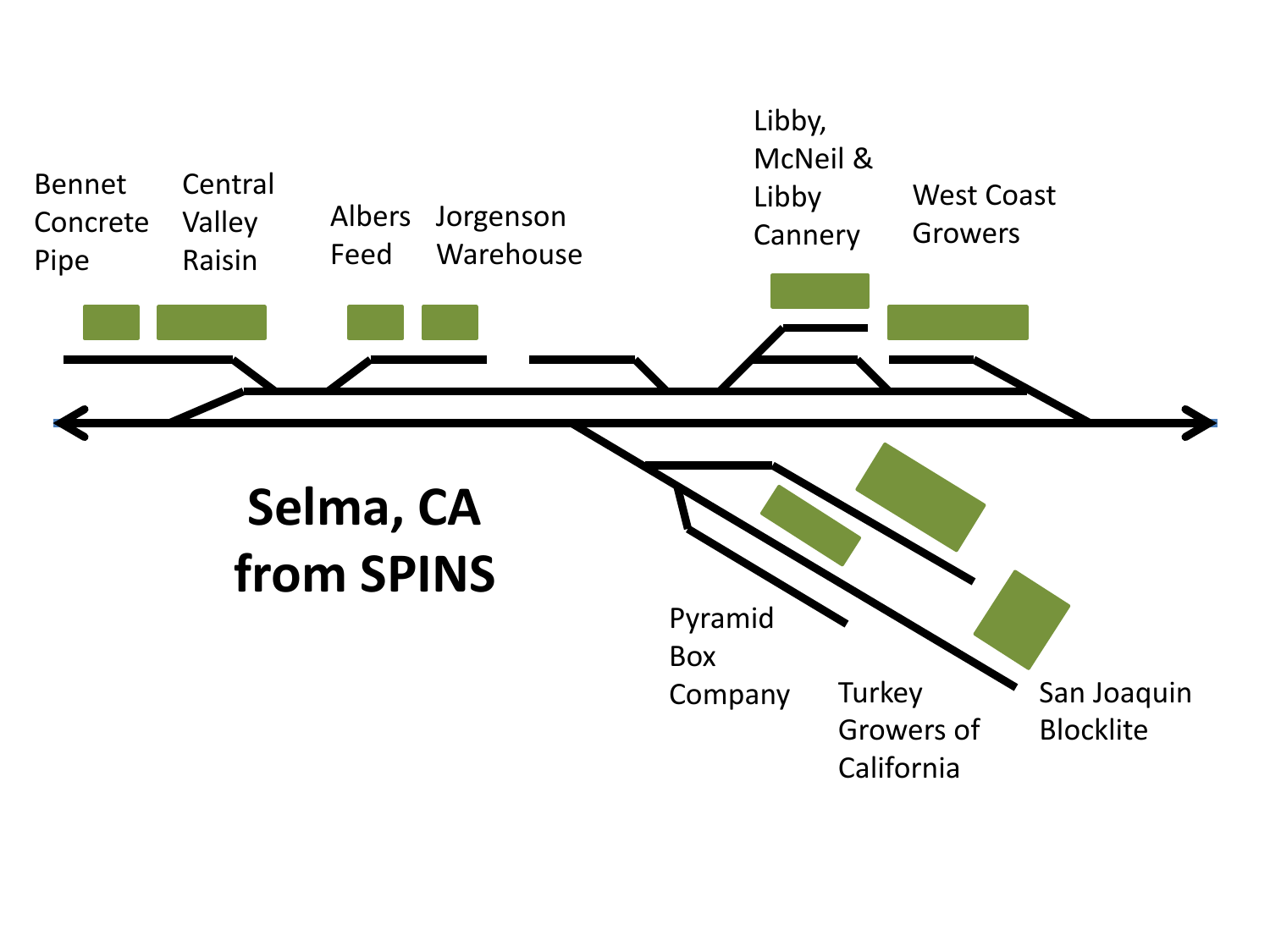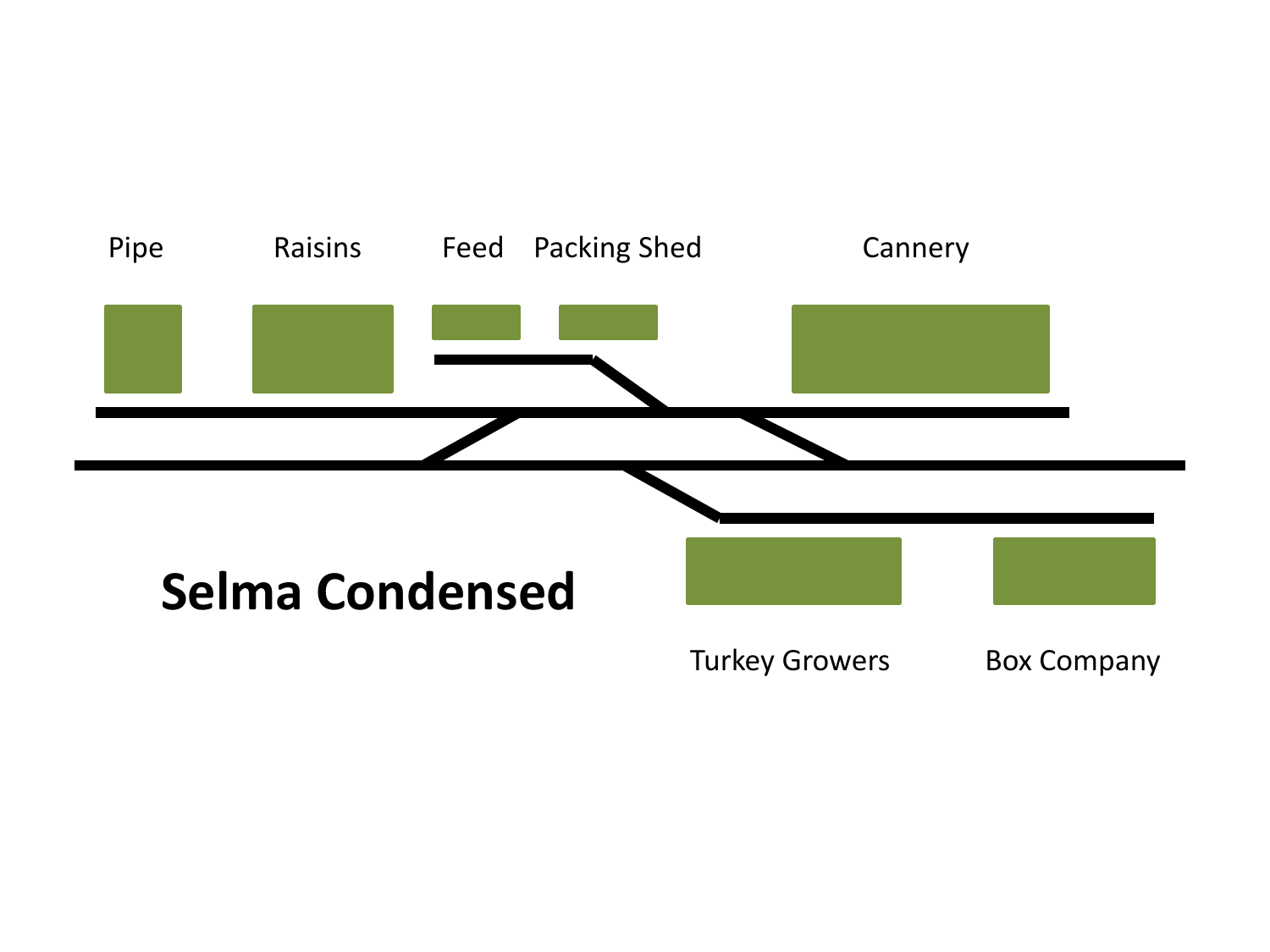

Francisco

### **Selma in 2013 from Google Maps**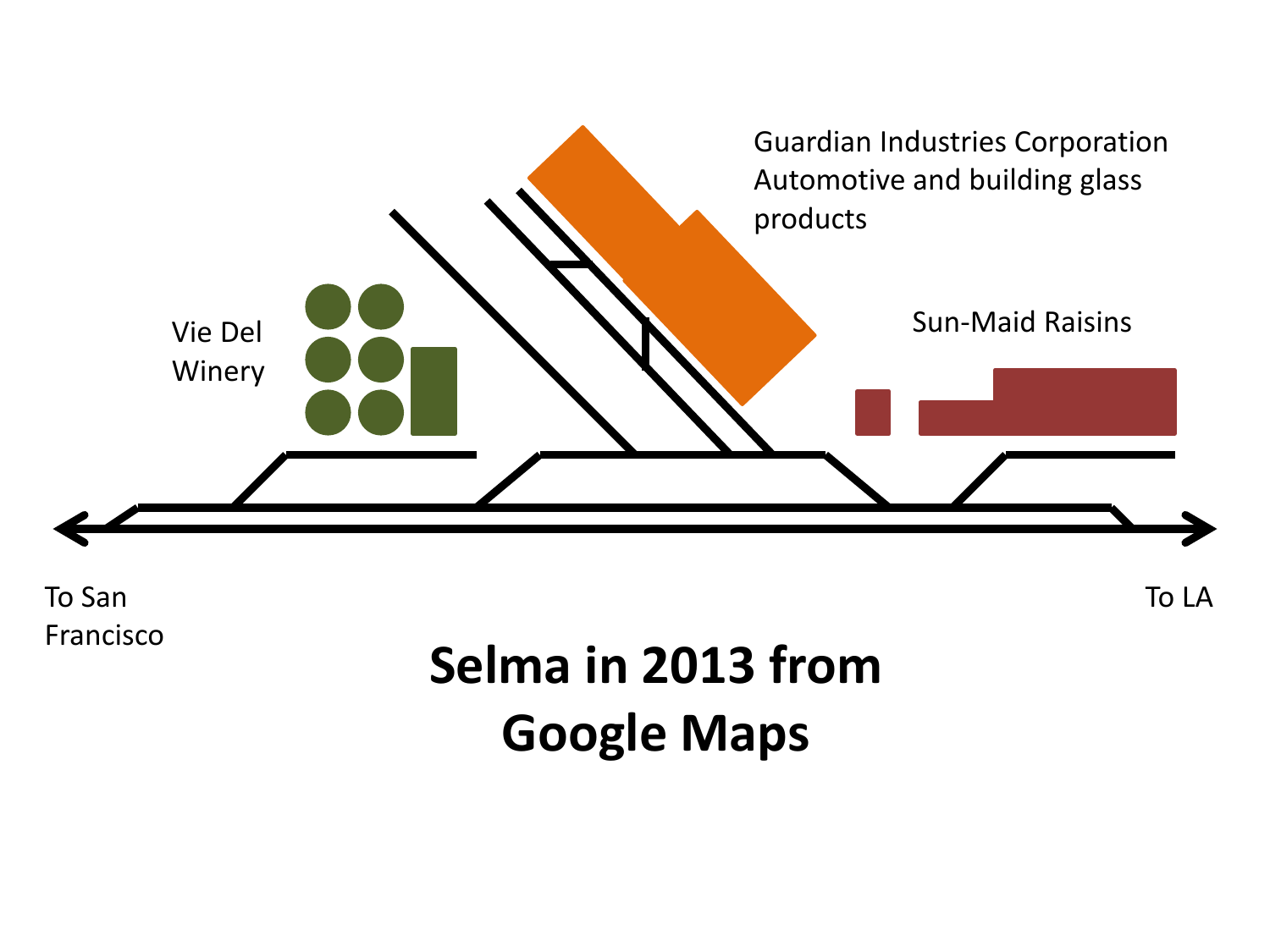

#### **Harriston, ON from Ian Wilson**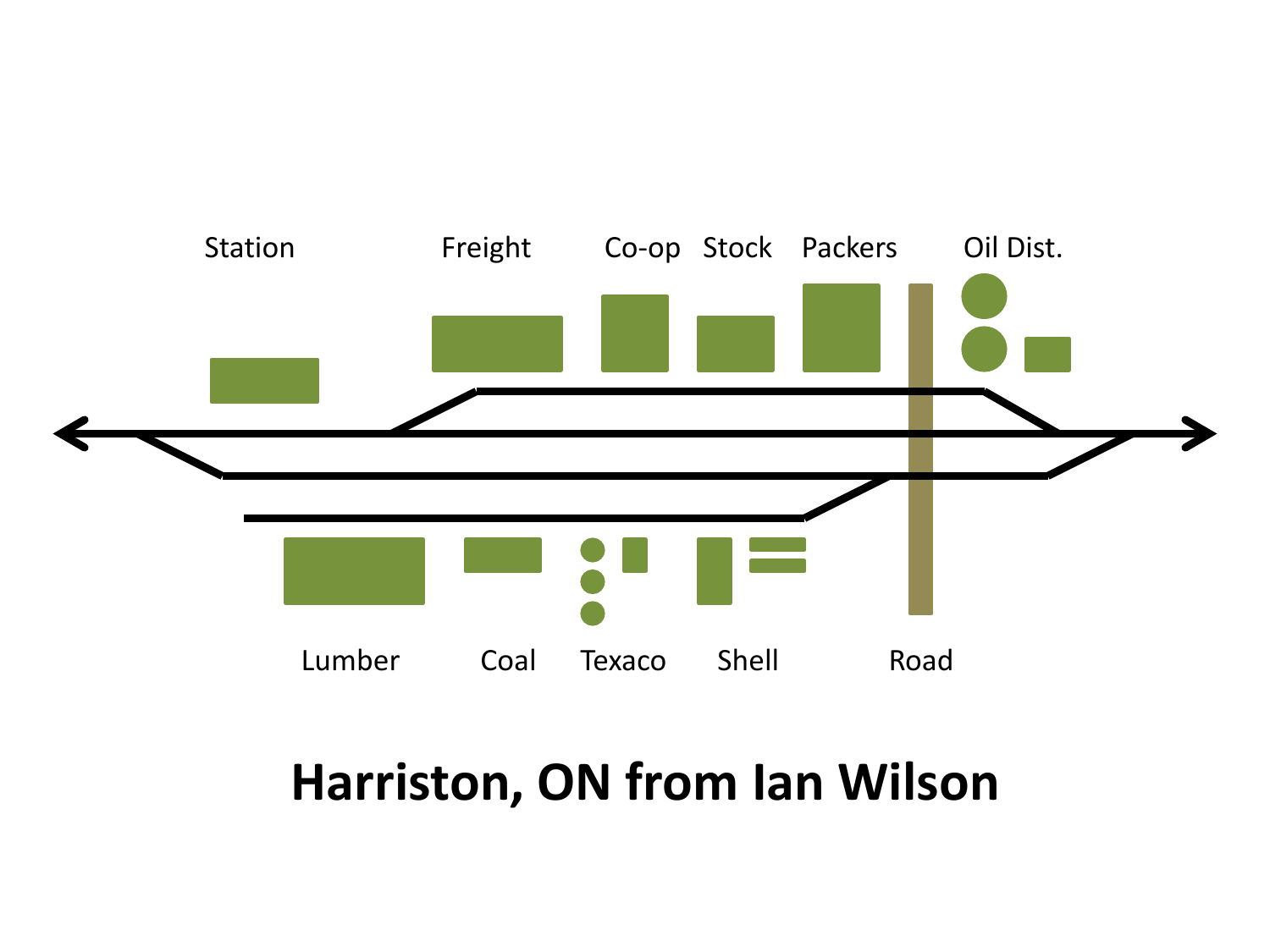

#### **Harriston Compressed**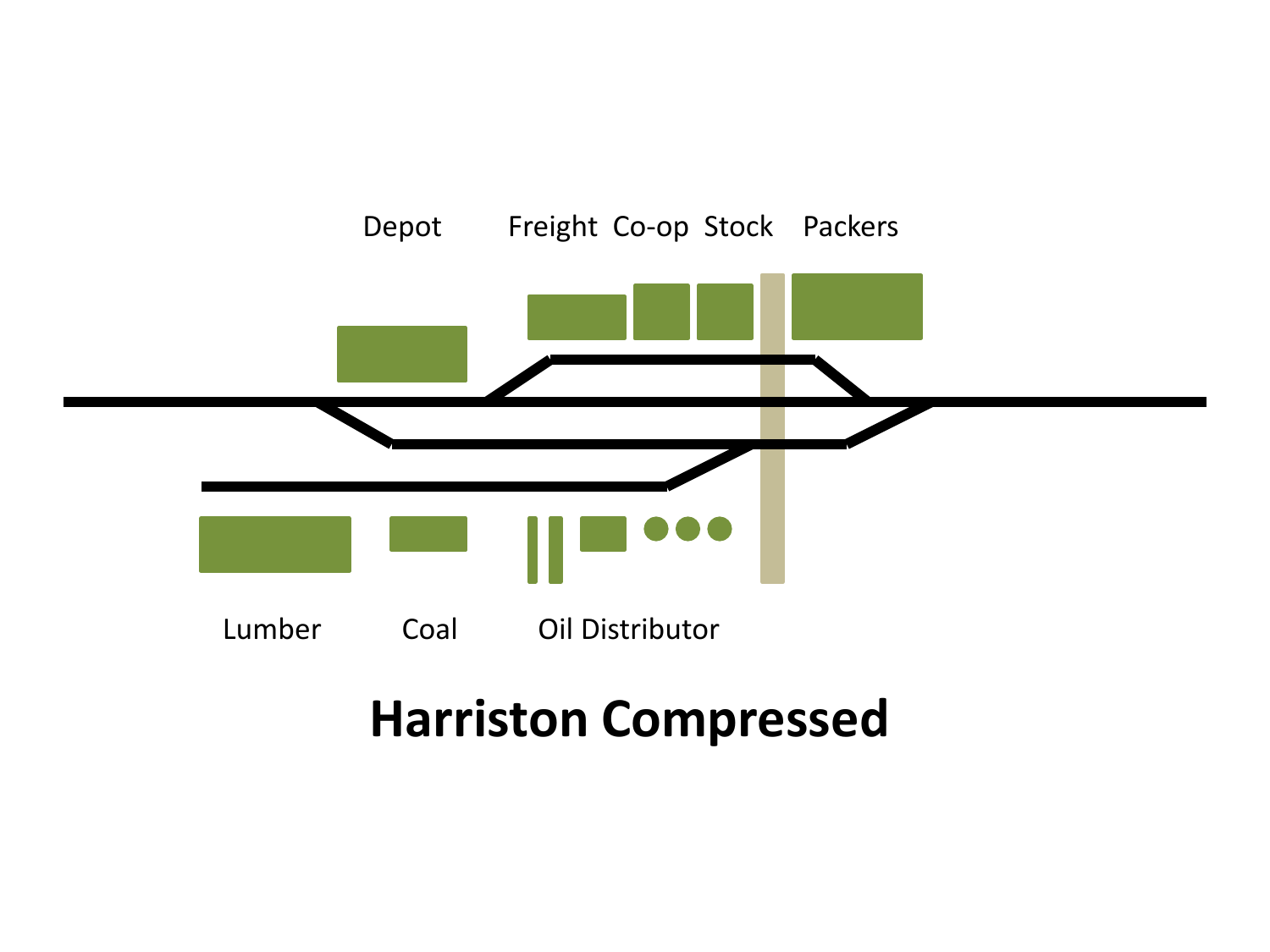

#### **Angels, CA from PUC Station Plat**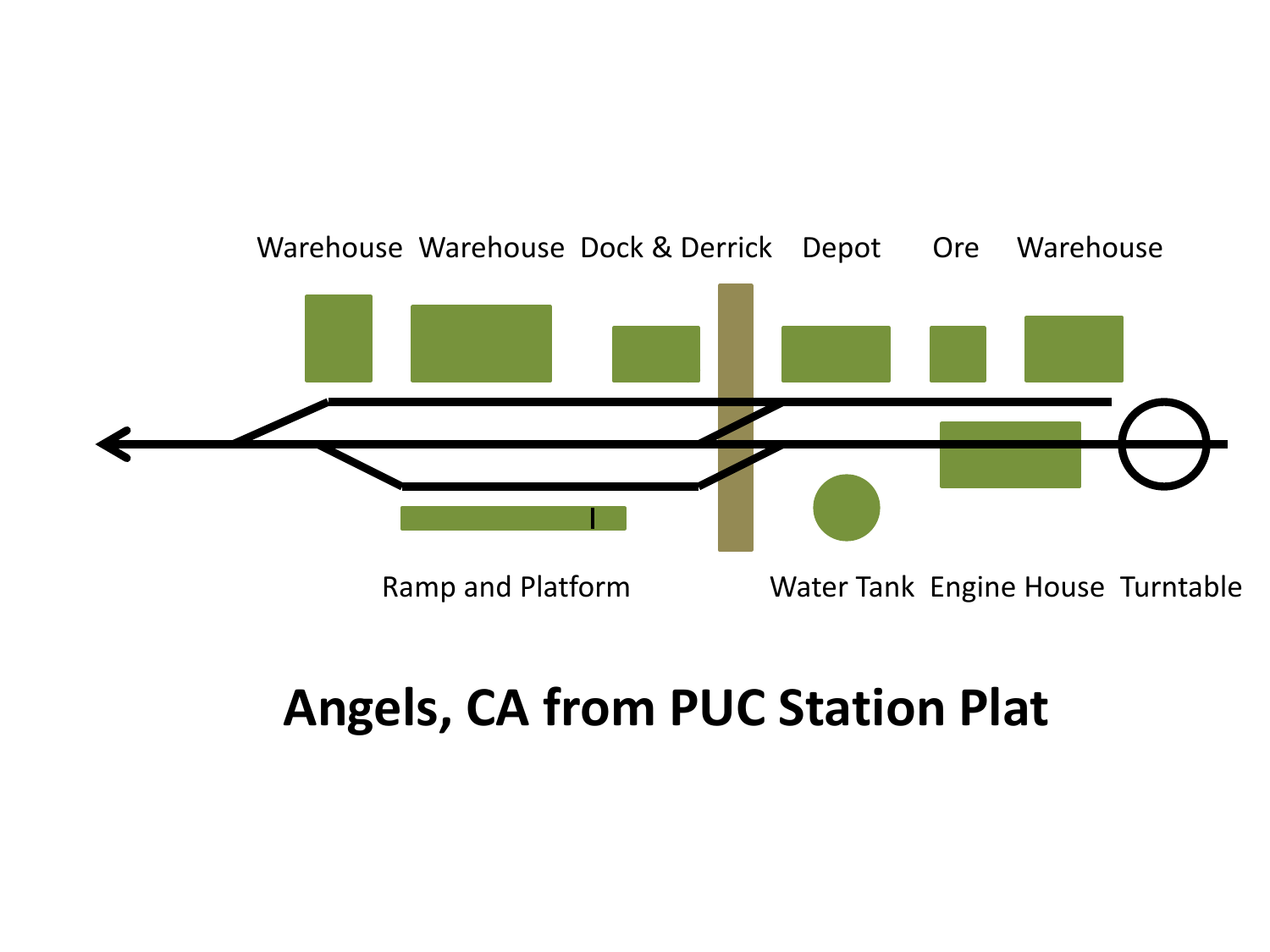

 Ramp & Platform Water Tank Engine House Turntable **Angels Camp Expanded** Demarest & Fullen Foundry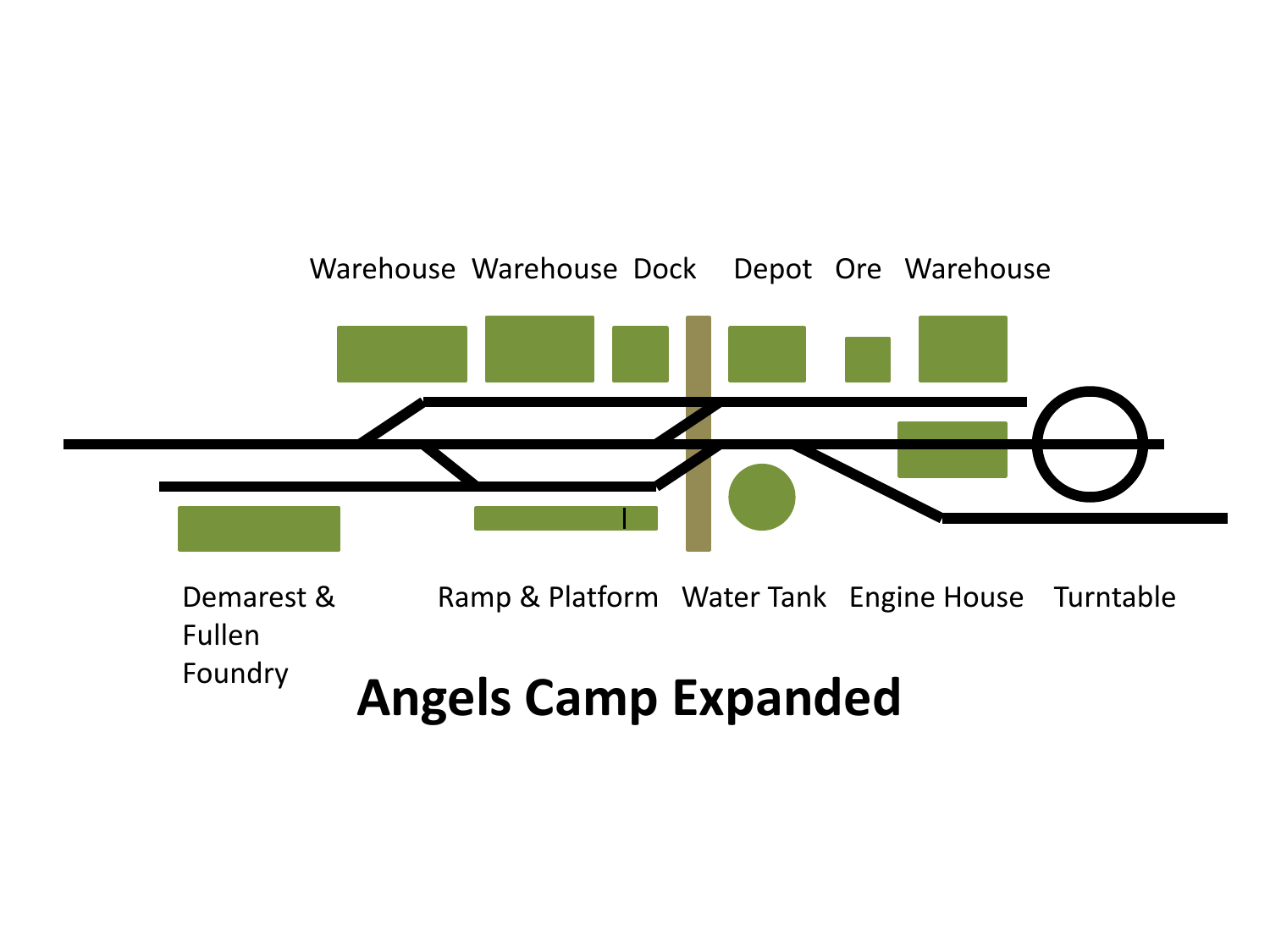#### **Ione, CA from SPINS**

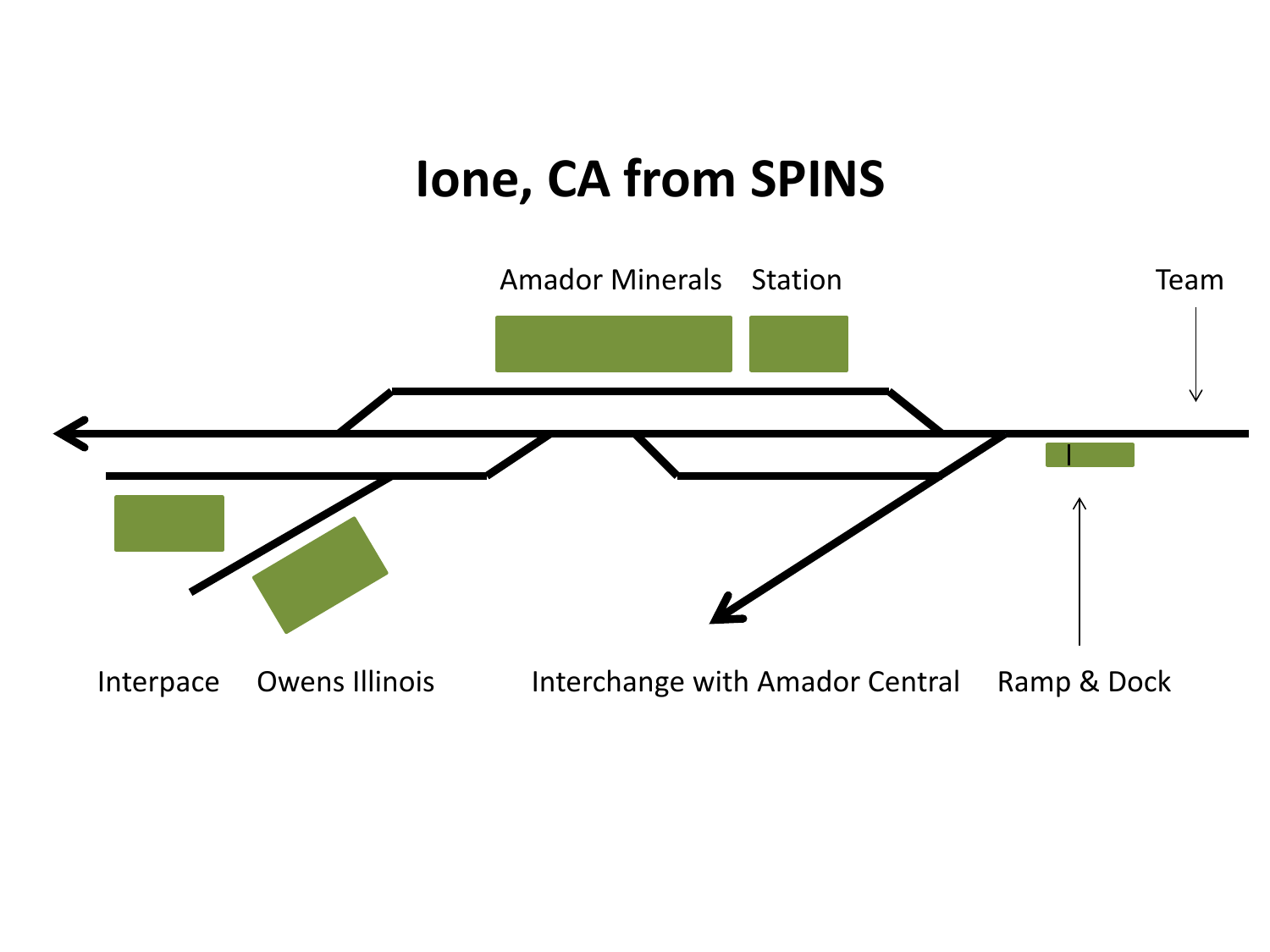#### **Lone Pine, CA from SPINS**

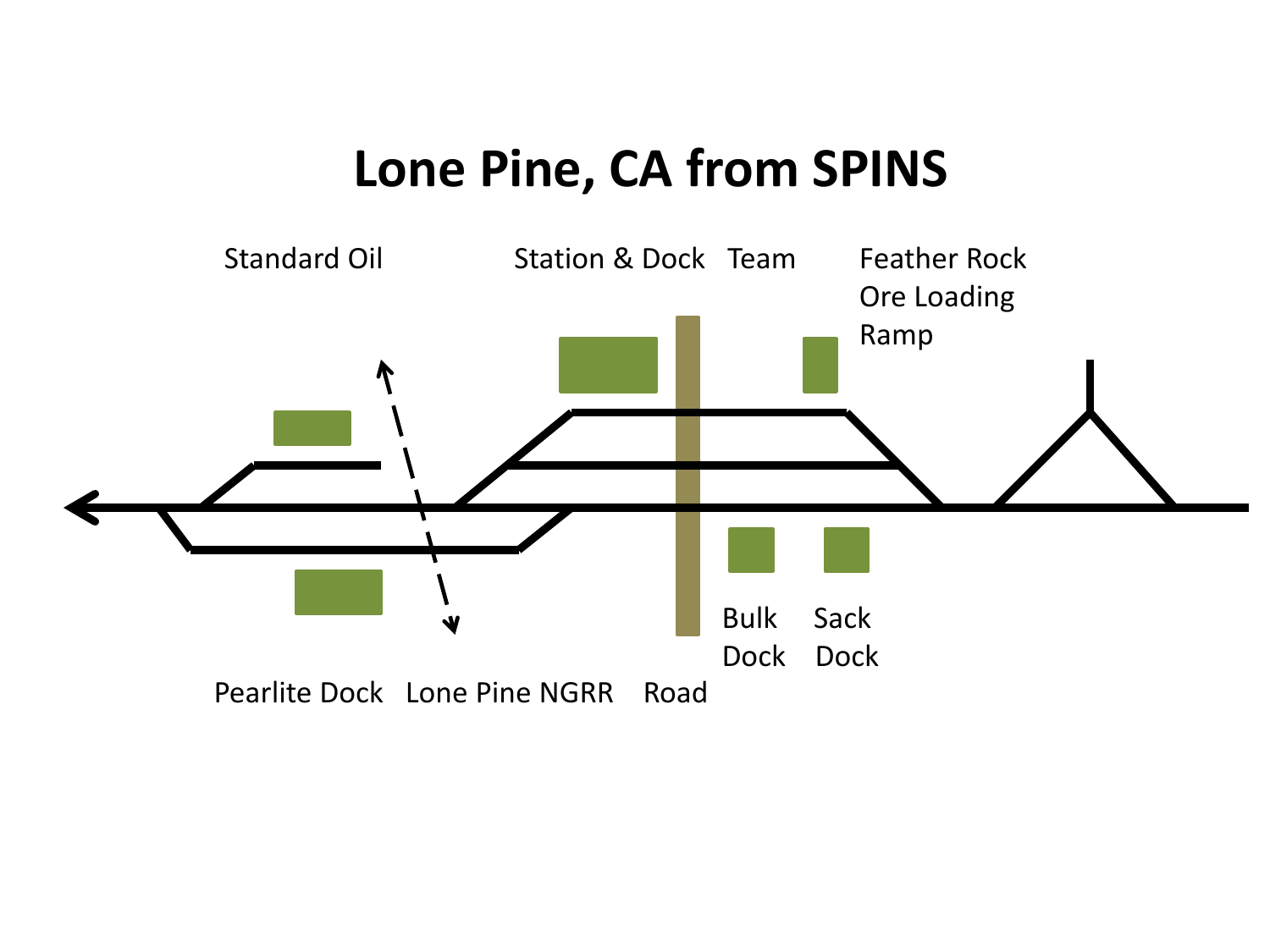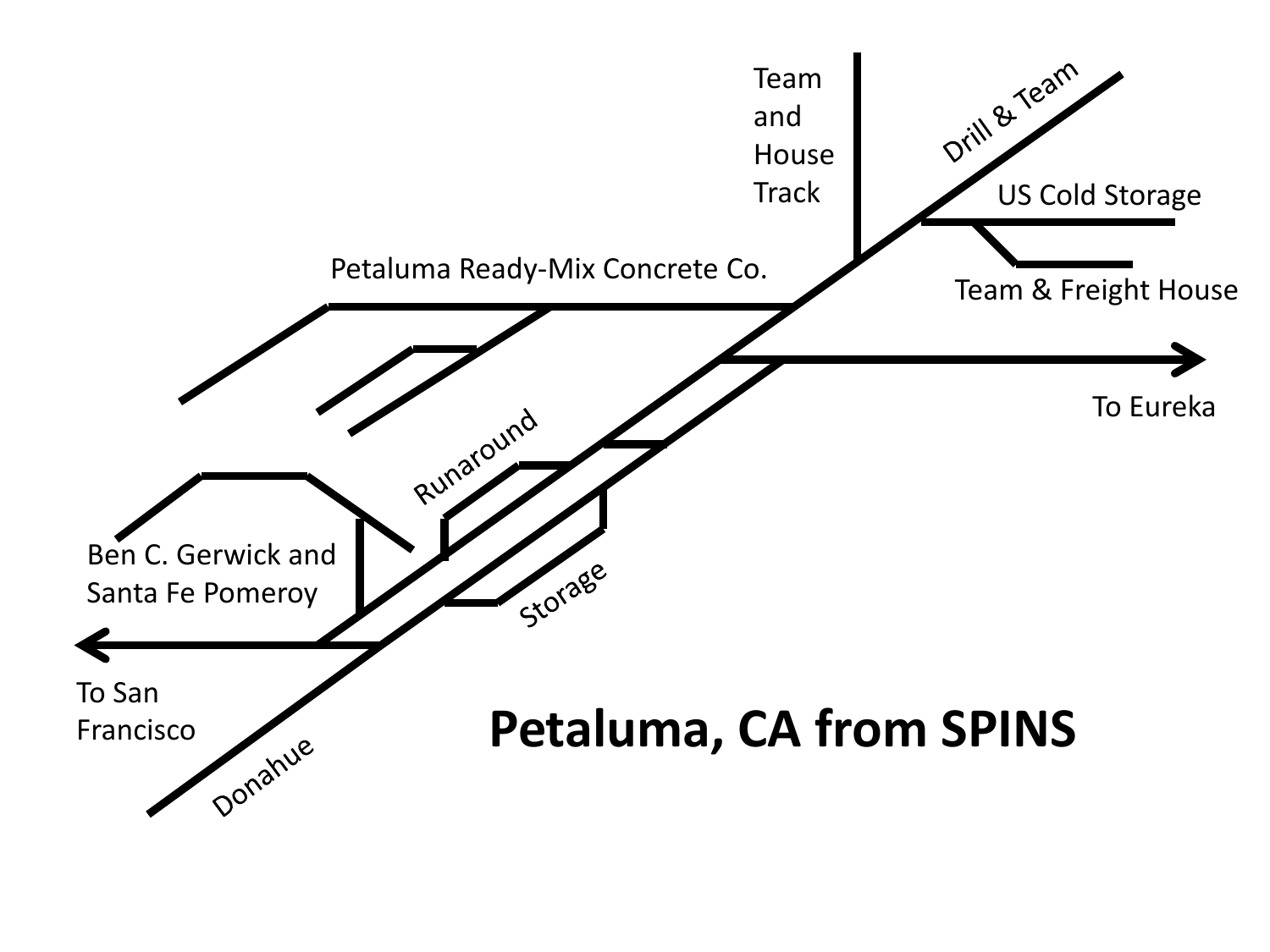

#### **North Modesto ca. 1950 based on Sanborn Insurance Company maps**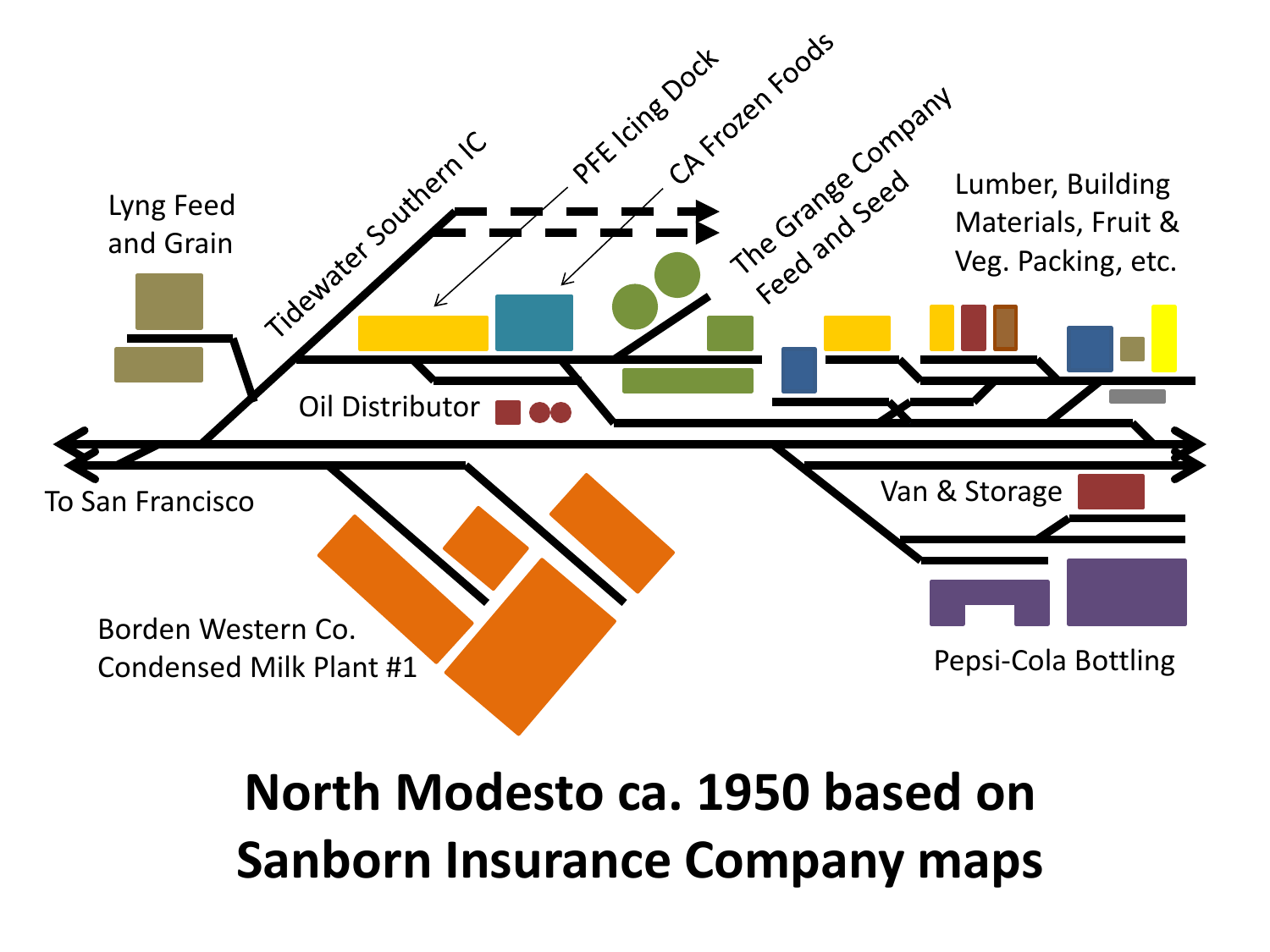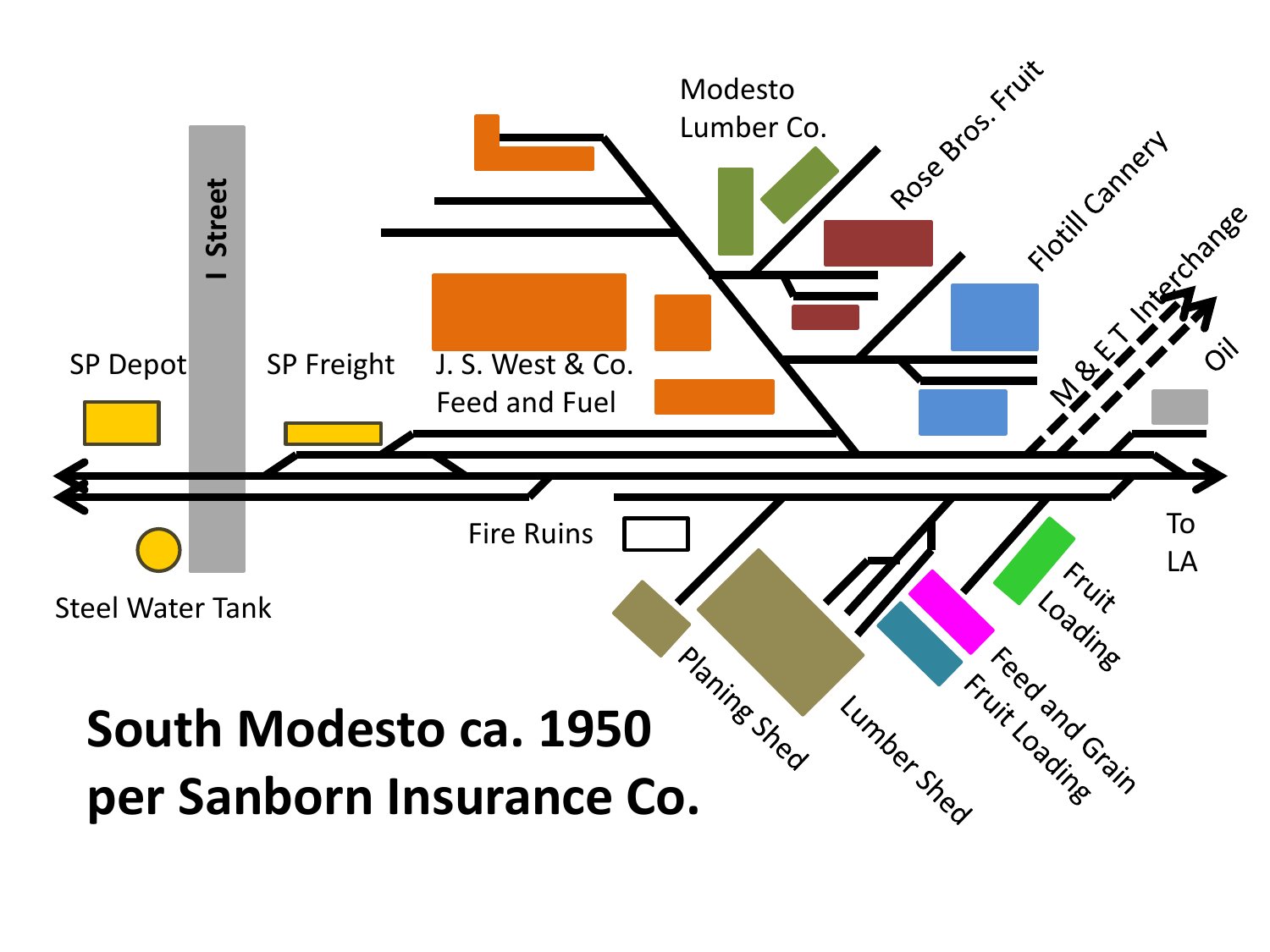#### **Dimensional Standards**